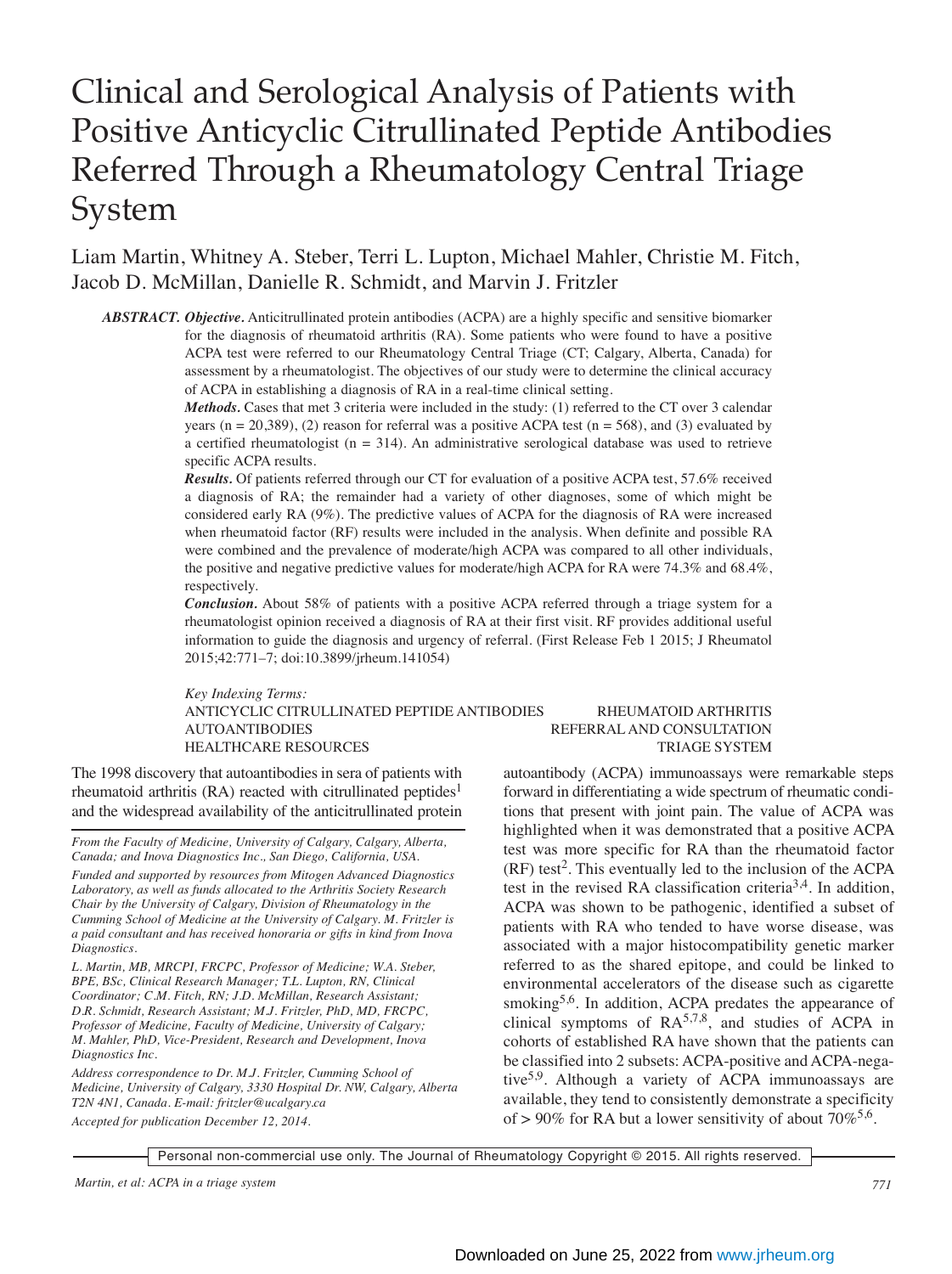As evidenced above, ACPA have emerged as one of the most important biomarkers in the early and accurate differentiation of RA from other autoantibody-associated rheumatic diseases (AARD) and a wide spectrum of other conditions that can present with features of joint pain and inflammation<sup>5</sup>. The clinical use of ACPA, particularly by general practitioners, has been facilitated by the wide availability of ACPA tests and the awareness of the prognostic and diagnostic value of ACPA. For example, in the Mitogen Advanced Diagnostics Laboratory (MADL; Calgary, Alberta, Canada) during a 5-year audit period, there was almost a 500% increase in the annual ACPA tests ordered; 52% of these tests were ordered by family practitioners and 40% by rheumatologists (unpublished laboratory audit data). This, in turn, has led to requests for rheumatologic consultations based on presenting symptoms of joint pain and a positive ACPA. These and related observations have raised concerns, and in some jurisdictions the ACPA test has been restricted to rheumatologists. If evidence-based medicine is a guide to the practice of medicine, we considered it important to study the diagnoses that were provided by rheumatologists who were referred patient consultations through our Rheumatology Central Triage (CT) system because of a positive ACPA test. Unlike most studies on the sensitivity and specificity of ACPA, our study is a real-time analysis of clinical associations that attended ACPA testing when the diagnosis was uncertain or not clearly established by primary care and other physicians.

#### **MATERIALS AND METHODS**

*Ethics.* Our study was approved by the University of Calgary Conjoint Health Research Ethics Board (Ethics ID# E-24353). Under the terms of this approval, all patient records and information was anonymized and de-identified prior to analysis, precluding the requirement of written informed consent. All clinical investigation was conducted according to the principles expressed in the Declaration of Helsinki.

*Patients, selection criteria, demographic, and clinical information.* We used an anonymous administrative database to evaluate the utility of autoantibody testing in the context of triage of referrals to the rheumatology service through a Central Referral and Triage (CReATe) service in the Calgary Health Region (Calgary, Alberta, Canada)10. This database included the reason that the patient was referred for consultation, such as abnormal laboratory tests, signs or symptoms thought to suggest a rheumatic disease as well as baseline demographic data, working diagnoses, and wait times. Of particular relevance to our study was the identification of patients referred to the rheumatology service because they had a positive ACPA test (ACPA cohort: ACPA-C). All individuals included in the ACPA-C met the following criteria: (1) referred to Rheumatology Central Triage in a sequential 3-year calendar time frame  $(n = 20,389)$ ; (2) reason for referral was a positive ACPA test ( $n = 568$ ); and (3) evaluated by a certified rheumatologist at one of our regional referral centers in Calgary. Application of these criteria led to a cohort of 314 patients.

After the ACPA-C patient was seen by the consulting rheumatologist, a form was completed and information expressing the appropriateness of triage and final diagnosis was entered into the database. Final diagnoses were categorized as noninflammatory disorders [e.g., fibromyalgia, osteoarthritis (OA), tendonitis, and bursitis] or inflammatory diseases, including AARD, RA, and other systemic inflammatory arthritis. Accordingly, patients were grouped into 4 main diagnostic categories (RA, possible RA, non-RA, and no rheumatic or autoimmune disease; Table 1). The possible RA group was excluded from certain statistical analyses.

A second anonymous database that contained the serological data was extracted from the MADL master database. The 2 anonymous databases (CReATe and MADL), devoid of unique patient identifiers, were merged using an anchored scrambled unique alphanumeric lifetime identifier to maintain confidentiality.

A descriptive analysis of the combined dataset was performed, including the origin and number of referrals and test results, triage categories, wait times, and any delays in patient care. The number of patients referred because of a positive ACPA and their final diagnoses was tabulated. The primary analysis was the ability of an individual positive ACPA test to predict the diagnosis of RA as recorded by the consulting rheumatologist. This was gauged by determining the sensitivity, specificity, positive predictive value, negative predictive value, and likelihood ratios (LR) for each test in relation to the final diagnosis, as well as the diagnostic categories described above. Secondary outcomes included the ability of individual or combined other autoantibody results to predict the working diagnosis and triage category to assess how these results influenced the triage process as it was currently designed. Agreement between the working diagnosis and the final diagnosis was assessed as a marker of referral quality.

*ACPA testing.* The MADL performs ACPA tests for the Calgary Health Region and the surrounding catchment areas. ACPA was tested by ELISA (QUANTA Lite CCP3, Inova Diagnostics Inc.) with protocols and cutoff values (absorbance units: AU) as recommended by the manufacturer. RF testing was performed by an immunoturbidimetric assay (Roche Integra Cobas 800) at the regional laboratory, Calgary Laboratory Services.

*Statistics.* The data were evaluated using the Analyse-it software (Version 1.62, Analyse-it Software Ltd.). Fisher's exact test and the Mann-Whitney U test were used to analyze differences between groups and titers, respectively. P values < 0.05 were considered significant. For statistical analysis, patients were grouped into patients with RA and patients without RA. Individuals in whom a diagnosis was not fully established and verified or in whom RA could not be ruled out were excluded from respective analyses.

# **RESULTS**

The clinical spectrum and referral diagnoses of the 20,389 patients referred to the rheumatology service through CT during the 3-year audit period are shown in Figure 1. A total of 11,634 of the referrals (55.8%) were accepted for assignment to a certified rheumatologist, while 3297 referrals (16.2%) were either redirected to another specialty (e.g., orthopedic surgery) or canceled because of insufficient information. There were 5578 (27.4%) who were directly booked to see the rheumatologist on call. The reasons for referral of the 11,634 accepted referrals are shown in Figure 1 and included 4.9% with a positive ACPA test. By comparison, 28.1% were referred for evaluation of an inflammatory arthropathy, 27.7% for arthralgia/myalgia, and 14.7% for assessment of a previously diagnosed autoimmune disease. The final ACPA-C that met the inclusion criteria accompanied by complete clinical data was composed of 314 of the 568 individual patients (55.3%; Figure 1).

The average age of patients in the ACPA-C was 53.9 years (range 18–88, SD 14.4) and 75.5% were women. About 66% of patients were referred from an urban center and 94.3% were referred by a family physician, while the remainder were referred by subspecialist physicians: general

Personal non-commercial use only. The Journal of Rheumatology Copyright © 2015. All rights reserved.

*772 The Journal of Rheumatology 2015; 42:5; doi:10.3899/jrheum.141054*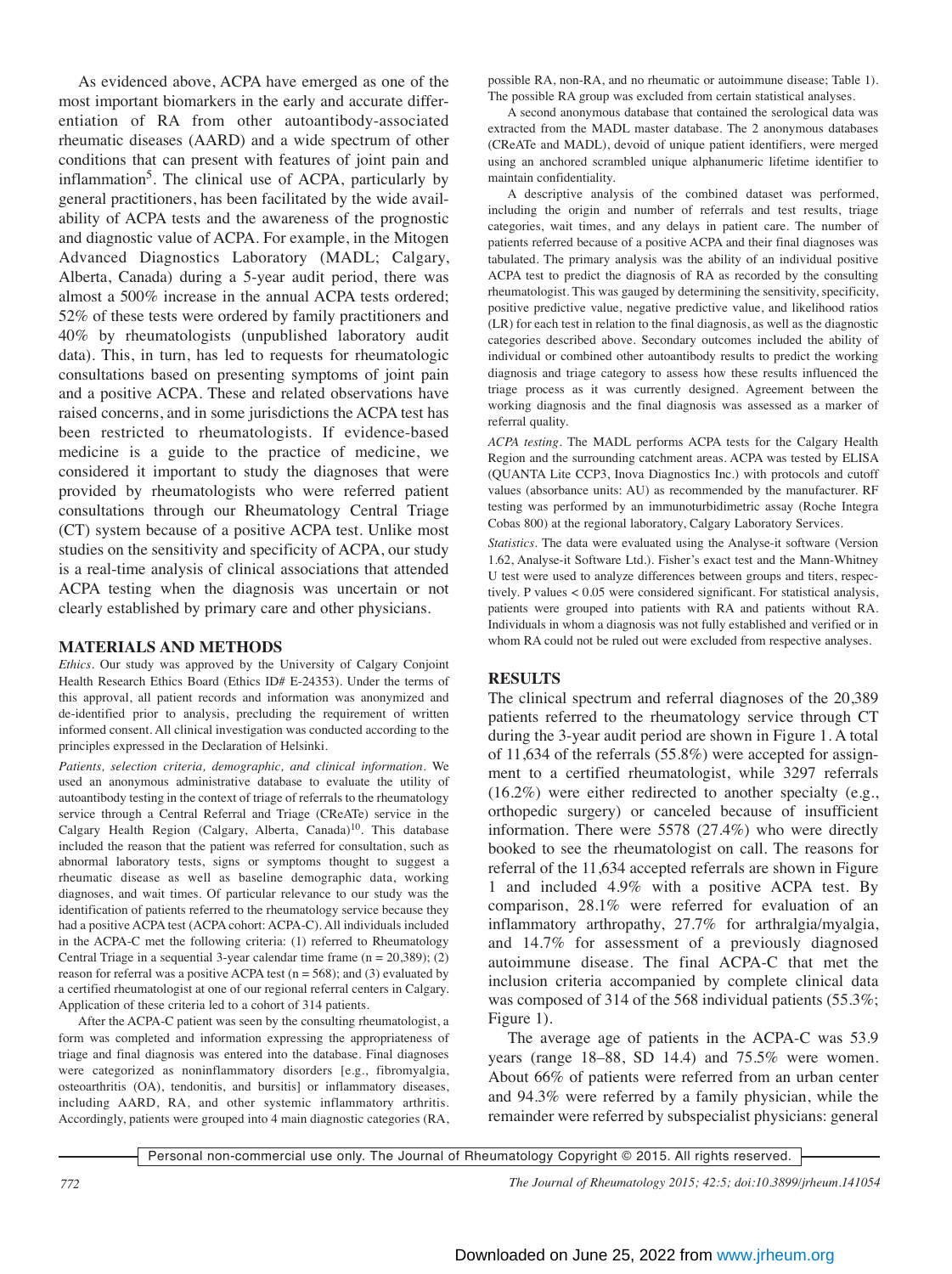*Table 1.* Rheumatologist's diagnosis of 314 ACPA-C patients. Values are n (%) unless otherwise specified.

| <b>ACPA-C Clinical Diagnosis</b>                               | All ACPA  | Moderate/High $ACPA**$ | Low ACPA $*$ <sup>§</sup> | p         |
|----------------------------------------------------------------|-----------|------------------------|---------------------------|-----------|
| All RA, definite and possible RA <sup><math>\land</math></sup> | 209(66.6) | 191 (60.8)             | 18(5.7)                   | < 0.0001  |
| RA                                                             | 181(57.6) | 173(67.3)              | 8(14.0)                   | < 0.0001  |
| Possible RA                                                    | 38(12.1)  | 18(5.7)                | 10(3.2)                   | NS.       |
| Inflammatory arthritis                                         | 15(4.8)   | 7(2.7)                 | 8(14.0)                   | NS.       |
| Palindromic arthritis                                          | 13(4.1)   | 11 $(4.3)$             | 2(3.5)                    | NS.       |
| Non-RA                                                         | 73(23.3)  | 50 (15.9)              | 23(7.3)                   | NS.       |
| Autoimmune diseases                                            | 15(4.8)   | 10(3.9)                | 5(8.8)                    | <b>NS</b> |
| Arthralgia                                                     | 6(1.9)    | 4(1.6)                 | 2(3.5)                    | NS.       |
| Psoriatic arthritis                                            | 1(0.3)    | 1(0.4)                 | 0(0)                      | NS.       |
| Ankylosing spondylitis                                         | 1(0.3)    | 1(0.4)                 | 0(0)                      | NS.       |
| Osteoarthritis                                                 | 29(9.2)   | 22(8.6)                | 7(12.2)                   | NS.       |
| Other rheumatic conditions**                                   | 21(6.7)   | 12(4.7)                | 9(15.8)                   | <b>NS</b> |
| No rheumatic or autoimmune disease                             | 32(10.2)  | 16(6.2)                | 16(28.1)                  | < 0.0001  |
| All controls <sup>^</sup>                                      | 105(33.4) | 66(21.0)               | 39(12.4)                  | NA        |
| Total                                                          | 314 (100) | 257(81.8)              | 57 (18.2)                 | NA        |

Entire disease cohorts are in bold face. \* Moderate/high ACPA > 40 AU, low ACPA 20–39 AU, and normal results < 20 AU. \*\* Other: fibromyalgia, gout, degenerative disc diseases, polyarthralgia, Raynaud phenomenon, tendonitis.  $\#$  Percent of total moderate to high ACPA (n = 257).  $\$$  Percent of total low ACPA  $(n = 57)$ . ^ The positive and negative predictive values for moderate/high ACPA for RA were 74.3% and 68.4%, respectively. ACPA: anticitrullinated protein antibodies; ACPA-C: ACPA cohort; RA: rheumatoid arthritis; AU: absorbance units; NS: not significant; NA: not applicable.



*Figure 1*. Derivation of the 314 patients in the ACPA-C and the diagnostic profile of 20,389 patients referred to rheumatology central triage in a 3-year audit period. Percent values are based on the group size compared to the superordinate group. ACPA: anticitrullinated protein antibody; ACPA-C: ACPA cohort.

internal medicine (4.1%), orthopedic surgery (0.6%), emergency medicine (0.3%), neurology (0.3%), and gastroenterology (0.3%). The mean interval from date of referral to when the patient was seen by the consultant was 116.8 days (range 4–481 days, SD 237 days). Of the ACPA-C cohort, 257/314 (81.8%) had moderate or high ACPA (> 40 AU) and 57/314 (18.2%) had low ACPA levels (20–39 AU; Table 1). The referring physicians classified 75/314 patients as having RA (23.9%), 225/314 patients as unresolved (71.7%), and 14/314 as not having RA (4.5%).

The consulting rheumatologist's diagnosis of the 314 ACPA-C patients is summarized in Table 1: 57.6% had a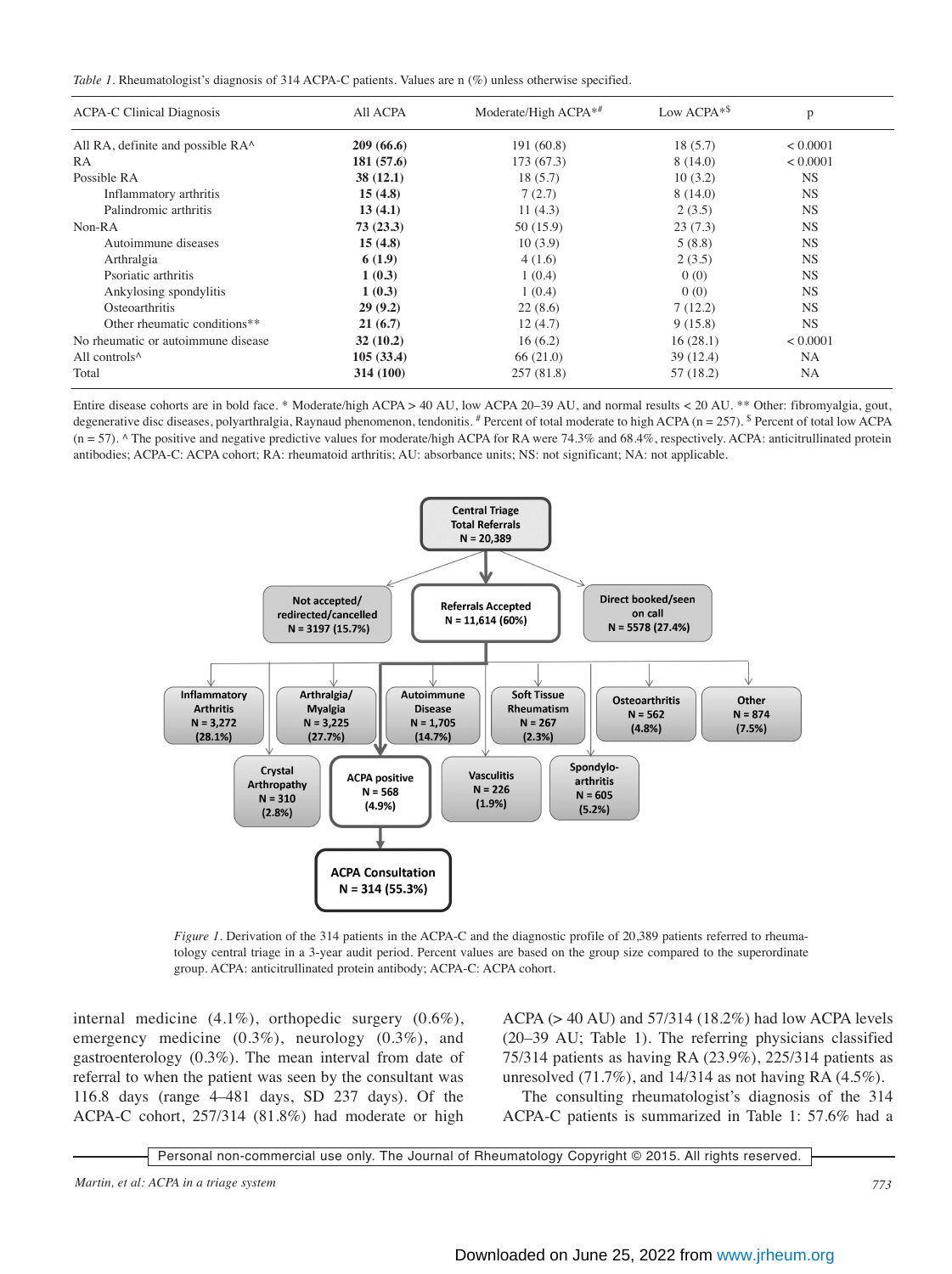diagnosis of RA  $(n = 181)$ , followed by an unspecified inflammatory arthritis in  $4.8\%$  (n = 15) and palindromic arthritis in 4.1% ( $n = 13$ ). The remainder had a variety of other diagnoses including  $4.8\%$  autoimmune disease (n = 15), 9.2% OA, and a variety of other rheumatic conditions in 6.7%. There were 10.2% who did not have clinical evidence for a rheumatic or autoimmune condition (n = 32). RA was diagnosed in subsets that were high to moderately ACPA-positive and low ACPA-positive, although the frequency of RA in the high-moderate titer group (67.3%) was remarkably higher than in the low-positive group  $(14.0\% , p < 0.0001)$ . Conversely, the frequency of a non-RA diagnosis was higher in the low-positive group than in the high-positive ACPA group (Table 1). For example, with particular attention to low-positive ACPA results, 8/57 had a diagnosis of RA (14.6%), 10 had an inflammatory arthritis or palindromic arthritis (17.5%), 7 had OA (12.2%), and 16 had no evidence for a rheumatic or autoimmune disease (28.1%), while the remainder had a variety of other conditions.

Next we combined definite and possible RA and compared the prevalence of moderate to high ACPA positivity against all other individuals. Of the 209 patients with RA, 191 (91.4%) had moderate ACPA and 66/105 had high ACPA (62.9%,  $p < 0.0001$ ). The positive and negative predictive values for moderate/high ACPA for RA were 74.3% and 68.4%, respectively.

When the final diagnosis was compared to the working diagnosis, moderate agreements were observed. The referring physician identified patients with RA with a sensitivity and specificity of 33.7% and 92.5%, respectively. Three-way and 2-way analyses are shown in Table 2.

When the ACPA titers were compared between patients with RA, probable RA, and non-RA, median titers of 83.0, 40.0, and 22.5 units were observed, respectively (Figure 2). The difference of RA versus non-RA ( $p < 0.0001$ ) reached significance, but not RA versus probable RA ( $p = 0.24$ ) or probable RA versus non-RA ( $p = 0.12$ ). When the ability of the ACPA assay to differentiate RA and non-RA was analyzed using receiver-operation characteristic (ROC) curve analysis, a titer-dependent level of discrimination was found (Supplementary Figure 1, available online at jrheum.org). The best descrimination between the 2 groups of our cohort was found at a cutoff of 115 units (based on LR), resulting in a sensitivity of 78.5% (95% CI 71.7–84.2) and a specificity of 71.7% (95% CI 62.1–80.0).

RF test results were available for 233 patients and showed significant quantitative correlation with the ACPA titers (rho =  $0.27$ , 95% CI 0.14–0.38, p < 0.0001) and the ACPA titers were higher in RF-positive (median 142.0 units) versus RF-negative patients (median 91.0 units,  $p \lt$ 0.0001; Figure 3). When the RF results were analyzed in relation to the diagnosis, high predictive values were observed. The highest OR was found at a cutoff of 11 U/l, reaching an OR of 34. Similar to ACPA, the ability of RF to

*Table 2A.* Comparison of referring physician opinion to consulting rheumatologist's primary diagnosis (3-way analysis).

| Referring Physician | <b>Rheumatology Consultant</b> |                   |     |       |
|---------------------|--------------------------------|-------------------|-----|-------|
|                     | R A                            | Unresolved Non-RA |     | Total |
| <b>RA</b>           | 61                             | 2                 | 12  | 75    |
| Unresolved          | 114                            | 25                | 86  | 225   |
| $Non-RA$            | 6                              | $\theta$          | 8   | 14    |
| Total               | 181                            | 27                | 106 | 314   |
| Observed agreement  | 0.299                          |                   |     |       |
| Expected agreement  | 0.673                          |                   |     |       |
| $\kappa$ statistic  | 0.11                           |                   |     |       |
| 95% CI, normal      |                                |                   |     |       |
| approximation       | 0.07                           | to $0.15$         |     |       |
| SE.                 | 0.021                          |                   |     |       |

*Table 2B.* Comparison of referring physician opinion to consulting rheumatologist's primary diagnosis (2-way analysis).

| Referring Physician | Rheumatology Consultant, $n = 87$ |           |       |  |
|---------------------|-----------------------------------|-----------|-------|--|
|                     | R A                               | $Non-RA$  | Total |  |
| <b>RA</b>           | 61                                | 6         | 67    |  |
| $Non-RA$            | 12                                | 8         | 20    |  |
| Total               | 73                                | 14        | 87    |  |
| Observed agreement  | 0.793                             |           |       |  |
| Expected agreement  | 0.683                             |           |       |  |
| $\kappa$ statistic  | 0.35                              |           |       |  |
| 95% CI, normal      |                                   |           |       |  |
| approximation       | 0.11                              | to $0.58$ |       |  |
| SE.                 | 0.121                             |           |       |  |
| $SE_0$              | 0.105                             |           |       |  |
| Z statistic         | 3.32                              |           |       |  |
| 2-tailed p, normal  |                                   |           |       |  |
| approximation       | 0.0009                            |           |       |  |

RA: rheumatoid arthritis.

discriminate the RA from non-RA was titer dependent (Supplementary Figure 2, available online at jrheum.org). Combined ACPA and RF either as double-positive or single-positive at 3× the upper limit of normal did not significantly improve the distinction between the 2 groups.

# **DISCUSSION**

The primary goal of our study was to determine the clinical utility and accuracy of ACPA in a CT system where patients were referred for a rheumatology consultation. In this sense, our study is unlike most studies that evaluated the sensitivity and specificity of ACPA in established RA cohorts or followed cohorts to determine when in their clinical course they developed  $RA^{2,5,6,7,8}$ . In further detail, we conducted a real-time analysis of clinical associations that attended ACPA testing when the diagnosis was uncertain or not clearly established by primary care and other physicians. We observed that the majority of patients (58%) referred through our CT system because of a positive ACPA test

Personal non-commercial use only. The Journal of Rheumatology Copyright © 2015. All rights reserved.

*774 The Journal of Rheumatology 2015; 42:5; doi:10.3899/jrheum.141054*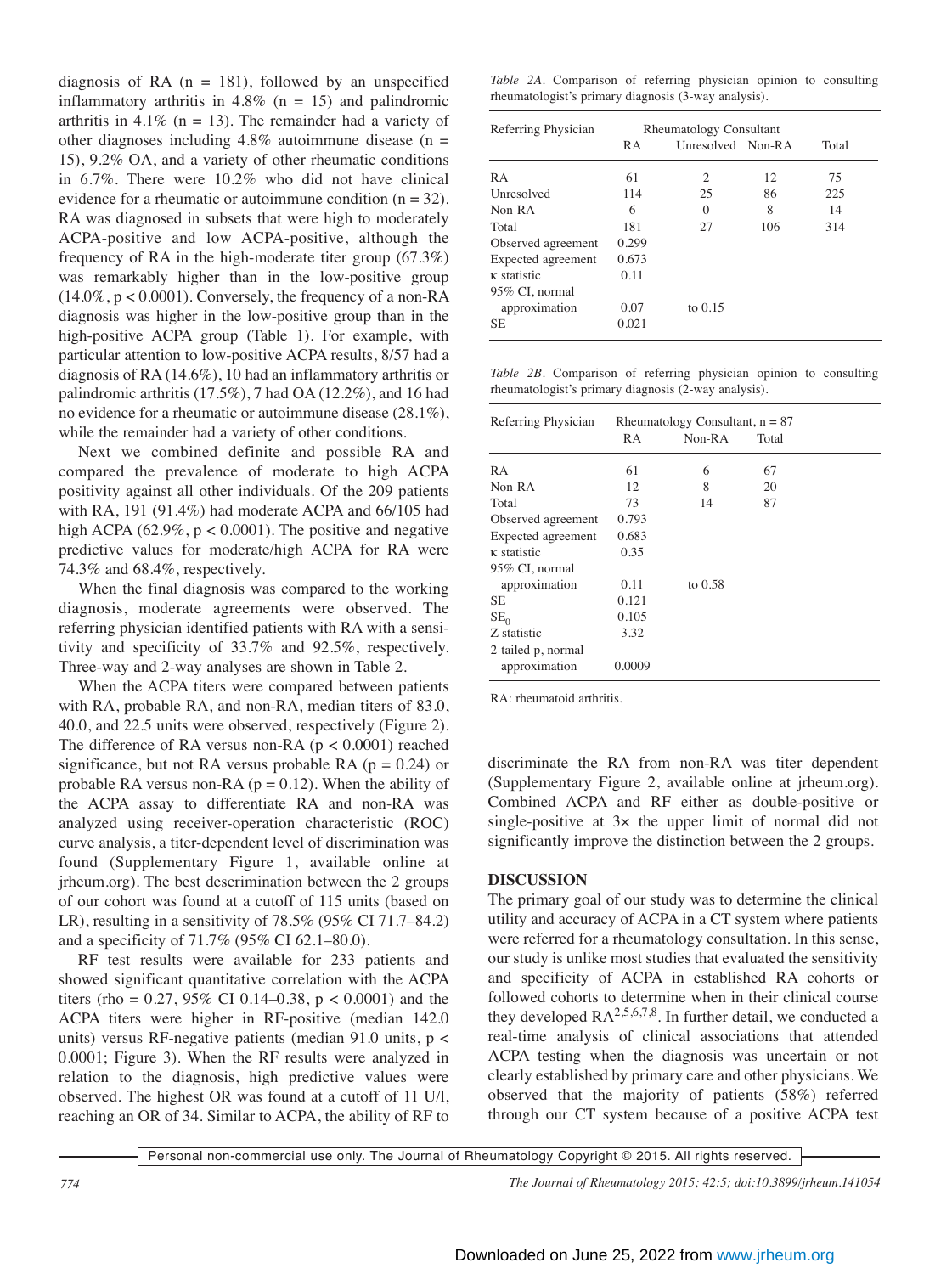

*Figure 2.* ACPA in patients with RA, possible RA, and non-RA. The median titers of ACPA were 83.0 units in RA, 40.0 units in possible RA, and 22.5 units in non-RA. The difference between RA versus non-RA ( $p <$ 0.0001), but not RA versus probable RA ( $p = 0.24$ ) or probable RA versus non-RA ( $p = 0.12$ ), reached significance. ACPA: anticitrullinated protein antibody; RA: rheumatoid arthritis.

were diagnosed as RA by a certified rheumatologist at the first visit and another proportion (9%) could conceivably have early RA. Another significant proportion of patients did not have RA, but had another systemic autoimmune rheumatic disease (SARD) while others had conditions that were not typically associated with a positive ACPA. Taken together, the posttest probability of RA using ACPA in this setting was about 60%. However, if the 10% of ACPA-positive patients who were diagnosed with an inflammatory polyarthropathy or palindromic arthritis evolved to have sufficient criteria to fulfill the classification of  $RA^{3,4}$ , the posttest probability would increase to about 70%. Of interest, the posttest probability of 60% is in keeping with published sensitivity of ACPA in patients with early arthritis<sup>11</sup>. In addition, the observation that about  $10\%$ of the ACPA-C did not have a rheumatic disease, but had a condition such as OA, which is not normally associated with a positive ACPA, emphasizes the importance of ongoing rheumatologic evaluation of ACPA-positive patients. Certainly, reevaluation of patients in longitudinal followup studies is important because it has been shown that a positive ACPA can predict the onset of RA before fully developed clinical features are present $5,12$ .

Since about 60% of ACPA-positive patients were diagnosed with RA at the first consultation visit, our data suggest that even if family physicians are suspected of being indiscriminate in their ordering of ACPA tests, they do have some discrimination in those patients who are subsequently referred for a rheumatologist's opinion. Of significant interest and in keeping with previous investigations, the ACPA titer has a significant effect on the positive predictive value and the LR of a patient with RA and therefore should prompt urgent referral with the goal of early, appropriate, and effective therapeutic intervention<sup>13,14</sup>. This relationship between ACPA titers and the probability of RA is now acknowledged in the recent RA classification criteria in that high titer of ACPA or RF contribute 3 points and low titer of ACPA or RF contribute only 2 points to the classification criteria of  $RA<sup>3</sup>$ . In contrast, our ROC analyses showed no added value of combining RF and ACPA over the ACPA titers.



*Figure 3.* Association of ACPA and RF. (A) The titers of ACPA and RF were significantly correlated according to the Spearman equation. (B) ACPA titers were significantly higher in RF-positive versus RF-negative patients. ACPA: anticitrullinated protein antibody; RF: rheumatoid factor; CCP: cyclic citrullinated peptide.

*Martin, et al: ACPA in a triage system 775*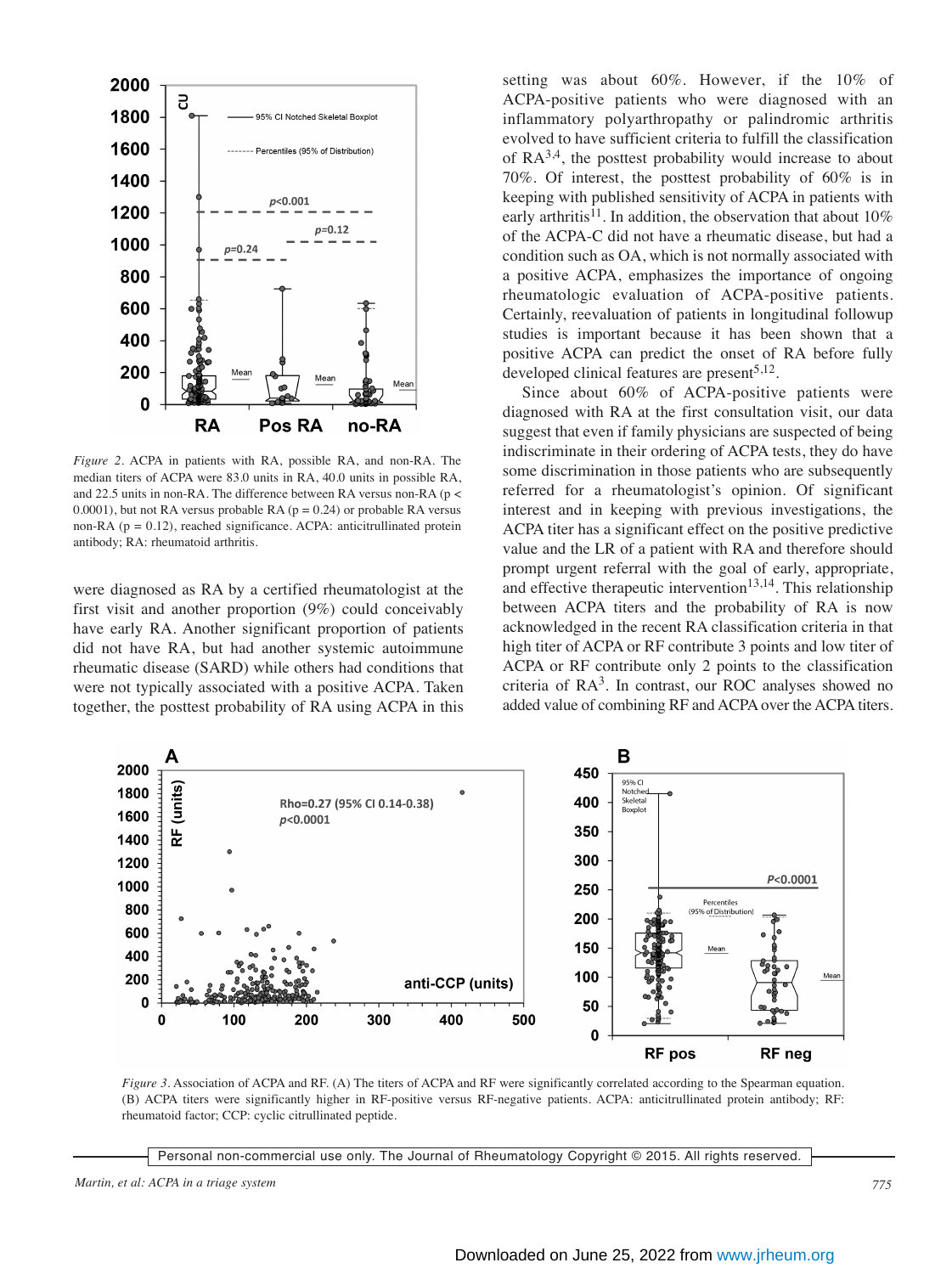Distinct and different perspectives of the sensitivity and specificity of disease-specific or disease-related autoantibodies can be quite different in cohorts of patients that are referred with positive autoantibody tests<sup>10</sup>. This has been recently documented in a study by Bossuyt, *et al*15, where the time-honored sensitivity and specificity of anti-dsDNA and antinucleosome antibodies for systemic lupus erythematosus (SLE) were seen in a different light when the diagnoses of such patients referred through a diagnostic laboratory included patients with inflammatory bowel disease, RA, Sjögren syndrome, and other non-SLE SARD. Intriguingly, in that study, a significant proportion of the antinucleosome-positive and anti-dsDNA–negative patients were being treated with tumor necrosis factor- $\alpha$  inhibitors (i.e., infliximab). In a recent study of patients referred through our CT because of a positive antinuclear antibody test<sup>10</sup>, there was a similar mismatch of disease-specific autoantibodies to the final diagnosis, suggesting that real-time clinical application of the sensitivity and specificity of certain autoantibodies may not hold true.

Our study was a cross-sectional study without patient followup to determine the longer term outcome of ACPA-positive patients, especially those who did not have a diagnosis of RA. However, the primary goal of the study was to determine the clinical accuracy of ACPA in a CT setting where patients were referred to a rheumatologist for the first time. Clearly, as discussed, an early and accurate diagnosis of RA is highly desirable and ACPA has already proven its value in predicting disease. A recent study suggested a model to identify patients who progressed from a positive ACPA to clinically diagnosed RA based on clinical features, ultrasonography of joints, and serology  $(i.e., high positive ACPA)<sup>8</sup>$ .

The utility of ACPA testing in diagnostic algorithms, such as a triage or a referral setting, is complicated by a number of factors. As discussed, most notable is the appreciation that certain autoantibodies often precede symptoms, overt evidence of disease, or sufficient classification criteria<sup>7,8,12</sup>. While the ability of autoantibodies to predict certain diseases is well established in medical literature, many physicians have yet to embrace the concept in the clinical evaluation or counseling of patients. To help understand the use of autoantibodies as predictors of diseases, the ACPA-C is being followed for the evaluation of longterm clinical outcomes.

In addition, our study did not assess the economic effects of ACPA testing in the referral system. The cost-effectiveness of ACPA testing and its effective application to the clinical setting is clearly required<sup>16</sup>, and if there were more effective ways to triage patients who will never develop RA or a related SARD, cost savings could be significant. To date, rather than a holistic cost-benefit analysis, cost analyses have been focused on the cost of the autoantibody test itself and related algorithms<sup>17,18</sup>. Of note, it has already

been suggested that the detection of anti-DFS70 autoantibodies may result in meaningful cost savings<sup>19</sup> by reducing the number of ancillary tests in search of establishing the diagnosis of an AARD.

With the emergence of additional novel biomarkers for RA, such as antibodies to carbamylated proteins<sup>20</sup>, it is thought that disease prevention and morbidity amelioration by establishing an early and accurate diagnosis will likely not rely on a single or any 1 class of biomarker (i.e., autoantibody, genetic, metabolomic), but on multiplexed array analyses including autoantibody, genetic, and metabolomic profiles<sup>21</sup>. Our study suggests that ACPA is an important biomarker in deciding whether an urgent referral is needed. The high posttest probability confirms the appropriateness of APCA testing in a primary care and triage setting.

# **ACKNOWLEDGMENT**

We thank Haiyan Hou, Jane Yang, and Meifeng Zhang for technical support, and members of the Division of Rheumatology at the University of Calgary for clinical input.

#### **ONLINE SUPPLEMENT**

Supplementary data for this article are available online at jrheum.org.

# **REFERENCES**

- 1. Schellekens GA, de Jong BA, van den Hoogen FH, van de Putte LB, van Venrooij WJ. Citrulline is an essential constituent on antibodies recognized by rheumatoid arthritis-specific autoantibodies. J Clin Invest 1998;101:273-81.
- 2. Schellekens GA, Visser H, de Jong BA, van den Hoogen FH, Hazes JM, Breedveld FC, et al. The diagnostic properties of rheumatoid arthritis antibodies recognizing a cyclic citrullinated peptide. Arthritis Rheum 2000;43:155-63.
- 3. Aletaha D, Neogi T, Silman AJ, Funovits J, Felson DT, Bingham CO 3rd, et al. 2010 rheumatoid arthritis classification criteria: an American College of Rheumatology/European League Against Rheumatism collaborative initiative. Arthritis Rheum 2010;62:2569-81.
- 4. Neogi T, Aletaha D, Silman AJ, Naden RL, Felson DT, Aggarwal R, et al. The 2010 American College of Rheumatology/European League Against Rheumatism classification criteria for rheumatoid arthritis: Phase 2 methodological report. Arthritis Rheum 2010;62:2582-91.
- 5. van Venrooij WJ, van Beers JJ, Pruijn GJ. Anti-CCP antibodies: the past, the present and the future. Nat Rev Rheumatol 2011;7:391-8.
- 6. Willemze A, Trouw LA, Toes RE, Huizinga TW. The influence of ACPA status and characteristics on the course of RA. Nat Rev Rheumatol 2012;8:144-52.
- 7. Rantapää-Dahlqvist S, de Jong BA, Berglin E, Hallmans G, Wadell G, Stenlund H, et al. Antibodies against cyclic citrullinated peptide and IgA rheumatoid factor predict the development of rheumatoid arthritis. Arthritis Rheum 2003;48:2741-9.
- 8. Rakieh C, Nam JL, Hunt L, Hensor EM, Das S, Bissell LA, et al. Predicting the development of clinical arthritis in anti-CCP positive individuals with non-specific musculoskeletal symptoms: a prospective observational cohort study. Ann Rheum Dis 2014 Apr 12 (E-pub ahead of print).
- 9. Maehlen MT, Olsen IC, Andreassen BK, Viken MK, Jiang X, Alfredsson L, et al. Genetic risk scores and number of autoantibodies in patients with rheumatoid arthritis. Ann Rheum Dis 2013 Dec 13 (E-pub ahead of print).